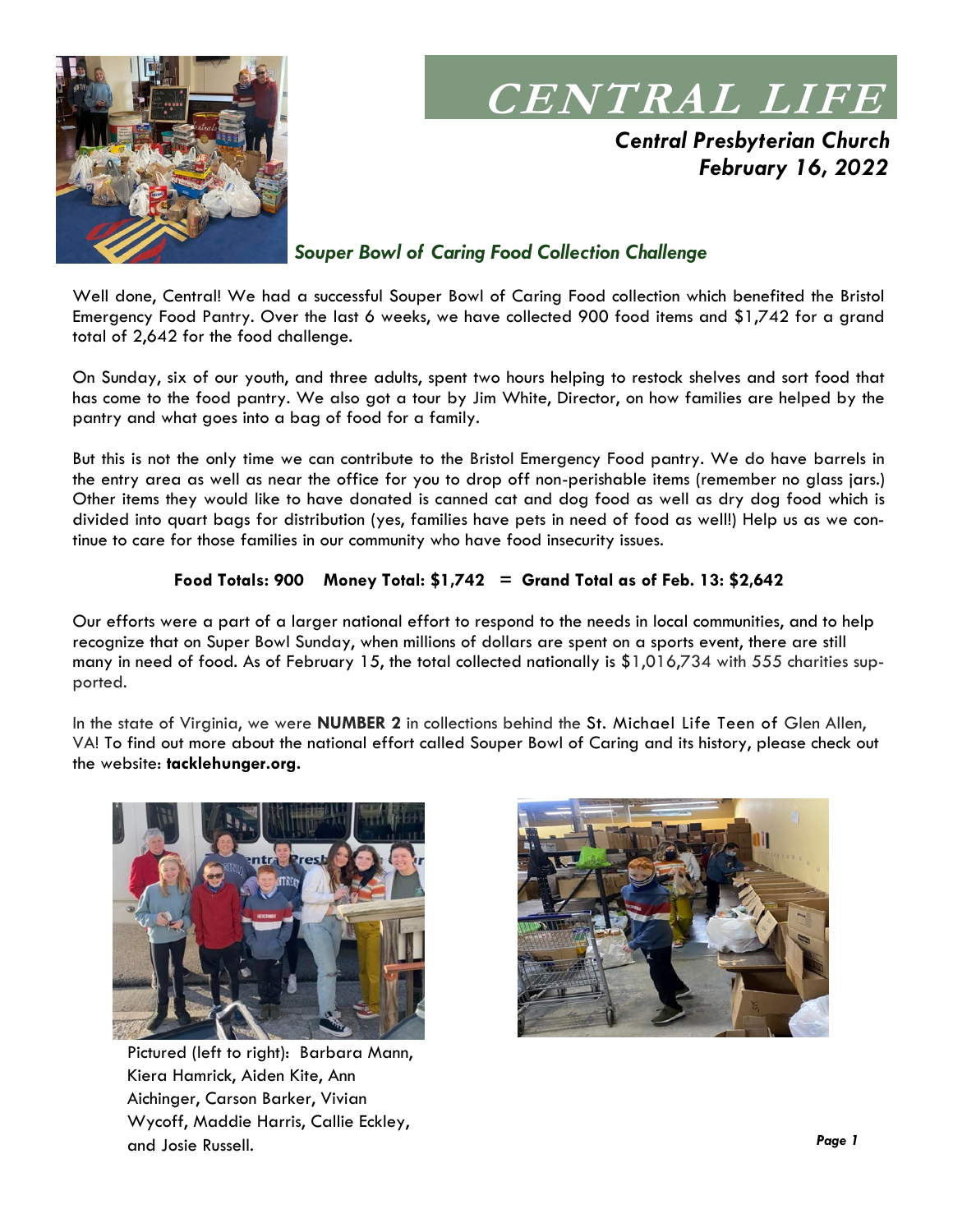## *Congregational Joys and Concerns...*



*At Home:* Bob and Becky Ingram and Bessie Kitts. *At Brookdale Bristol:* Carol Duhaime, Jean Thomason, and Mary Kay English. *At Dominion Senior Care:* Linda Wise *At Oakmont:* Allen Vance, Dora Webb

## **Pastoral Concerns:**

- Danny McInnis has a torn rotator cuff and will have surgery on March 8;
- ◆ Gale Thompson had good results from tests;
- ◆ Kelly Hamrick is recovering from surgery;
- Dora Webb had another stroke in early February and has lost her eyesight due to the stroke. She is back at Oakmont;
- Doris Crabtree is recovering from hip replacement surgery and is experiencing much pain.

### **Continued Prayers for:**

Randy Broyles, Travis Campbell, Bob and Becky Ingram, Jim & Joan Keith, Darlene Litton, Mark McCord, Don Miller, Alice Owenby, Allen & Retta Vance, Dora Webb, Linda Wise, Mike Weller, Betty Whitehead.

### **Prayers for Family members:**

Beverly Bosch (Randy and Phyllis Morris' daughter); Orion Callison, III, son of Peggy Callison; Cathy White's father, Roy, Roger Thompson (Angel Anderson's father.)

*Please call the church office (276-669-3157) with any pastoral concerns, and please feel free to contact Ann Aichinger or any of the Elders through email, Facebook, or by phone.*



**Congratulations to:** Gale and Paige Thompson on the birth of a new granddaughter, Lucey Pearl, on Thursday, February 3, 2022 to their son and daughter-in-law, Adam and Casey Thompson. Lucey Pearl weighed 7 lbs. 6ozs and was 19.5 inches long. She joins big brother Lincoln and big sister Laci.

## **Ash Wednesday, March 2**

As we begin the season of Lent together, we will offer two opportunities to receive ashes. They are:

**11:30 a.m. - 1:00 p.m**. This will be a drive-up service with Ann Aichinger offering ashes to you in your car along with a prayer.

**6:15 p.m.** (following the soup, salad, and dessert dinner) in Central Hall.

You can also receive your Lenten devotional at this time as well. If you have any questions or concerns, please call the church office.

## *Memorials...*

*To the Music Fund in Honor of Mike Vollmer, given by Joy Briggs.*

### *Upcoming Sermons...*

February 20 *REvangelism: Fellowship* Luke 19:1-10 February 27 *REvangelism: Generosity* Acts 5:1-6; Matthew 14:13-21



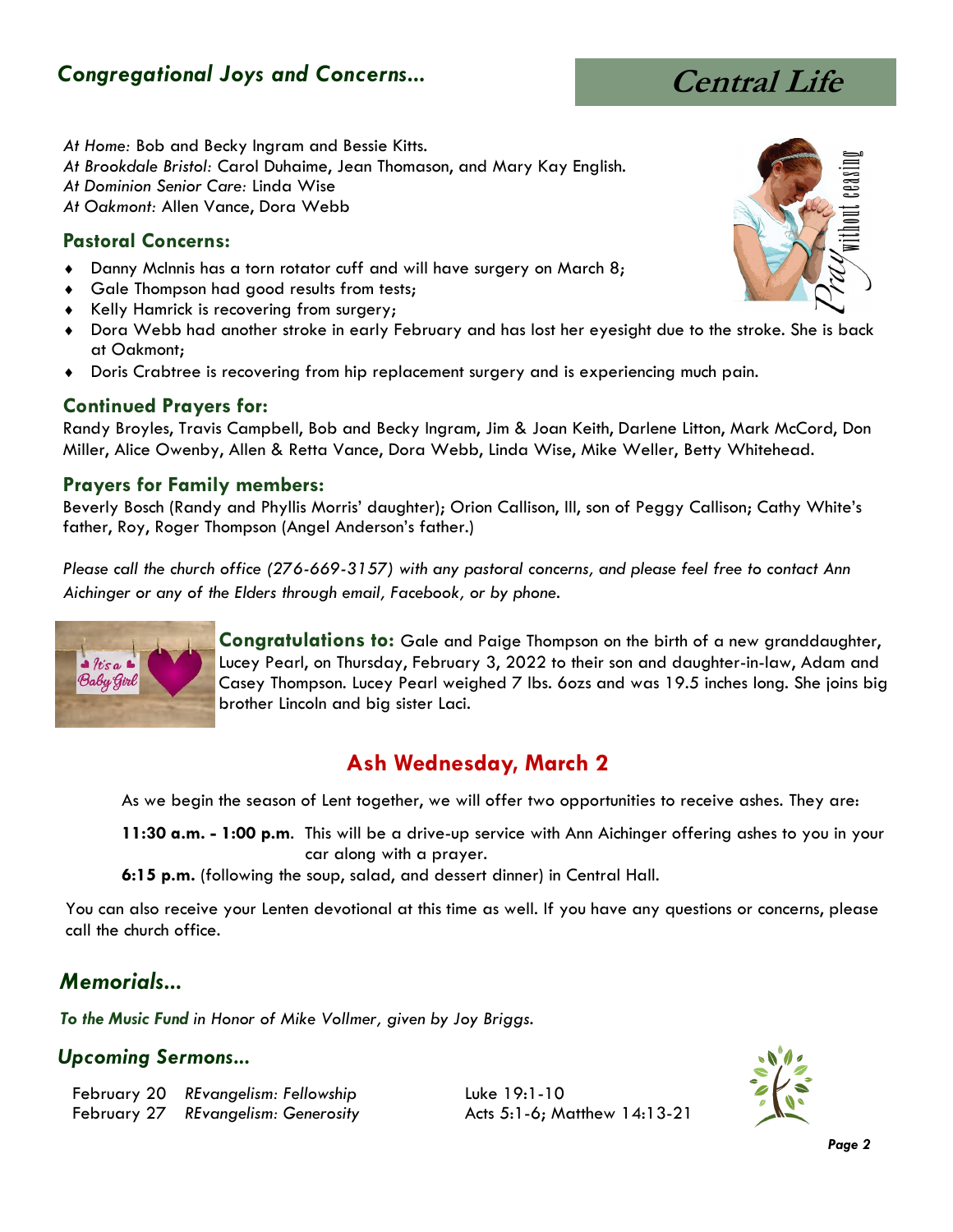## *"A Place where Questions Matter"...*

 **Central Life** Are you looking to get to know and meet new people around you and in your community? Would you like to

meet others through thought provoking questions? If so, come join us on Zoom on the third Thursdays of the month at 7:00 p.m. for open discussion and the opportunity to get to know one another better. For additional details and questions, please contact either Laurel Broadfoot or Marguerite Buckley (704-281-3319.) Brought to you by Central Presbyterian.

Our February conversation question will be...**If you could visit any place, at any time, where would that be, and in what period of history (or in the future)?**



 **Thursday, February 17, 7:00 p.m. by Zoom** 

Join Zoom Meeting **[https://us02web.zoom.us/j/82509465310?](https://us02web.zoom.us/j/82509465310?pwd=d3JxNUZtaDJ1dUF1K3IwWkhrVHdvUT09) [pwd=d3JxNUZtaDJ1dUF1K3IwWkhrVHdvUT09](https://us02web.zoom.us/j/82509465310?pwd=d3JxNUZtaDJ1dUF1K3IwWkhrVHdvUT09)**

**Meeting ID: 825 0946 5310 Passcode: 998111**

## *Wednesday Night Dinner Program...*

Are you willing to come out and eat a meal together in Central Hall and participate in a program? Or would you rather have a "to-go" dinner and join us by Zoom or Live streaming?

The Fellowship and Dining Committee is looking to begin having Wednesday evening dinners from 5:30-6:15 p.m. starting March 2, 2022 for the season of Lent. Programs for children, youth, and adults will follow until 7:00 p.m. We are also planning to offer the Adult program either by Zoom or Live-streaming, and a dinner pick-up if you would rather not attend in person.

During the Lenten season, the menu will be a soup, salad, and a dessert. Dinner cost will be \$5 per person with a maximum of \$20 for a family.

If you are interested in participating and helping, please call the church office at 276-669-3157 and let Lynn Gilbert know so that we can make plans for our Lenten season together. You can also email the church office at **[office.cpc@bvu.net](mailto:office.cpc@bvu.net)** or use the sign-up sheets.

Adult Study will be **Embracing the Uncertainty: A Study for Unsteady Times**

- March 2: Ash Wednesday service Peter and the Uncertainty of Forgiveness (Matt 18:21-22)
- March 9: The desperate Father and the Uncertainty of Faith (Mark 9:14-29)
- March 16: The Crowd and the Uncertainty of Worry (Luke 12:1-34)
- March 23: Lazarus and the Uncertainty of Mortality (John 11:1-44)
- March 30: Zacchaeus and the Uncertainty of Surrender (Luke 19:1-10)
- April 6: Jesus and the Uncertainty of Obedience (Matthew 26:36-46)
- April 14: Maundy Thursday Worship Service in Central Hall with Communion (no dinner)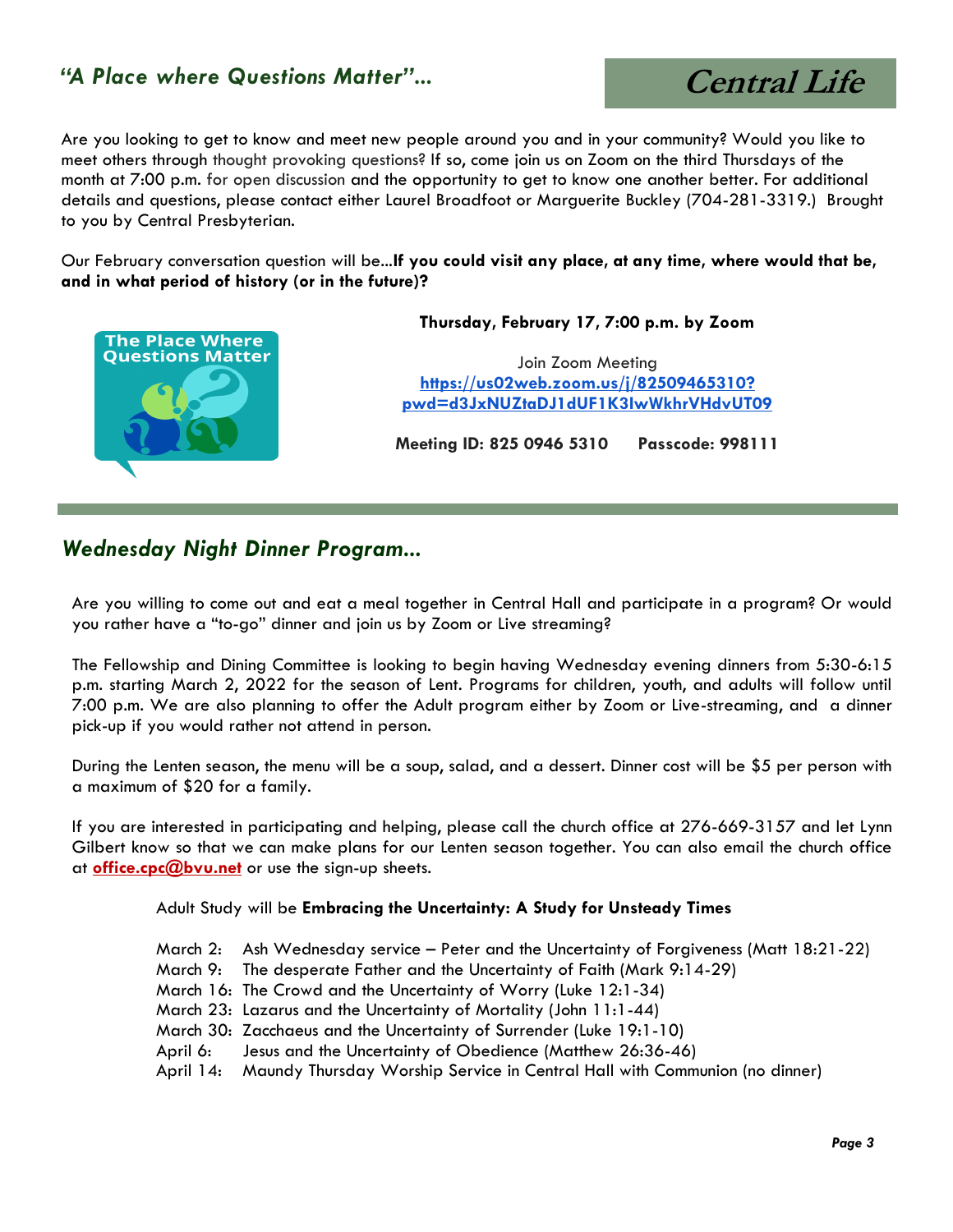## *Session News...*

 **Central Life**

The Session met on Tuesday, February 15, 2022 by Zoom.

After a devotional we shared one thing we are hoping to happen in 2022.

Ann Aichinger went over the upcoming calendar, and gave her report about her work and ministry.

The committees made reports and the following are items that were approved:

- Dr. Brian Alderman was approved to preach while Ann Aichinger is away on vacation (Sunday, April 27 and Sunday, May1);
- The 2021 PCUSA Annual Statistical Report;
- The official dismissal of Ed and Betty Whitehead to Raleigh Court Presbyterian Church, Roanoke, VA;
- The hiring of Sumer Lowry for the Part-time Kitchen Coordinator;
- During Lent (6 weeks) to have dinner and program on Wednesday evenings (5:30-7:00 p.m.) for all ages;
- With a second vote on \$120,000 to be withdrawn from the Endowment if needed for;
- To designate Kroger Reward Fund monies for the CPC Backpack program;
- Update on the Souper Bowl Food Challenge: 900 Food items and \$1,742 with a grand total as of: \$2,642;
- Call for an Annual Congregation Corporation meeting on Sunday, March 13, 2022 at 10: a.m. in Central Hall.

The next meeting will be on Tuesday, March 15, 2022 7:00 p.m. by Zoom.



Do you know someone, or a family in the Bristol, VA , in Elizabethton or in Kingsport who would be interested in applying for a Habitat house? Currently, Holston Habitat has case offers for these three areas. This is a great opportunity for a family to have a home of their own. There are requirements involved, and applicants need to fill out an application for the program. If you know of someone, please have them call the Habitat office at 423-239-7689. Thank you!

## **Church Directory**

Thank you to everyone for helping with giving us corrected information for our 2022 printed directory. Lynn Gilbert is working to have the directory ready for printing next week so it can be available in early March.

If you have any updates to an address, email, or phone numbers to be included in the directory, please call the church office by this Friday, February 18. Thank you.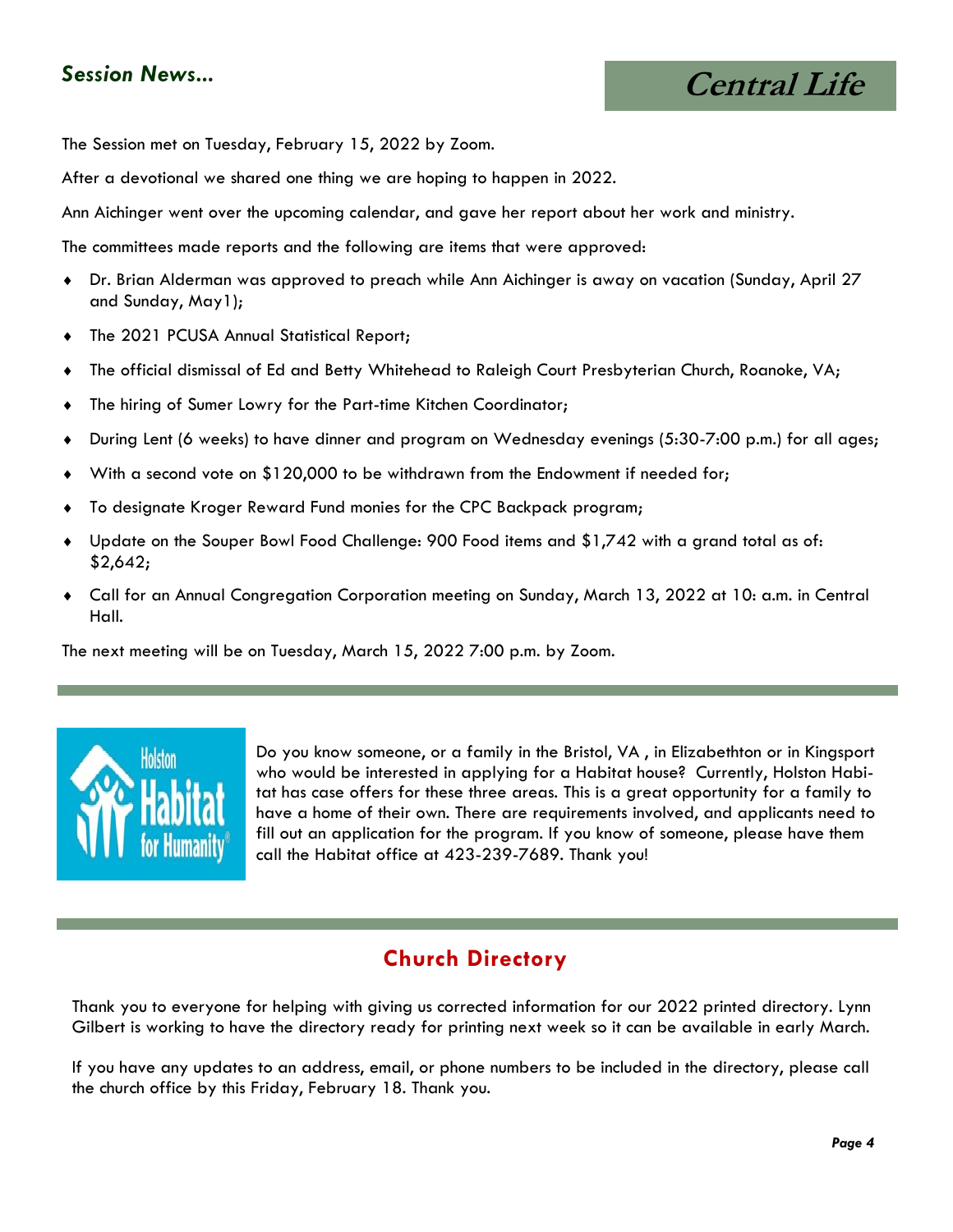**Central Life**



## **Winter Weather Reminder**

When we have snow or ice on a Saturday night, or a Sunday morning, the church family is reminded to *please* check emails, Facebook, texts, and WCYB for updates concerning Sunday activities. We want everyone to be safe this winter! We will also do our best to have winter weather reports as a part of WCYB's reporting on school and church closings when needed.

## **ANNUAL CONGREGATION CORPORATION MEETING**

## **Called for Sunday, March 6, 2022**

## **10:00 a.m. in Central Hall.**

## **We may be able to Zoom; watch for details.**

## **Hope you can join us!**

## *Online Worship...*

Are you attending worship online? Are you watching the recorded worship services that we are providing? If so, we need to know that you are with us in this!

When you are on line, please make a comment in the "Comment" section either on Facebook (Central Presbyterian Church or Ann Aichinger) or on Vimeo so we know that you are here. You can simply say "good morning." And, let us know who else is worshipping with you so that we can count you in our weekly attendance.

We are getting closer to being ready to live-stream on Facebook on Sundays, and as we do this, we will want to know if you are joining us. So, keep watching for more information as we continue to get ready.

### *COVID Protocol Update...*

We have a number of people in our church family who have tested positive for COVID and are quarantining. Please keep our church family in your prayers, and if you are not feeling well, please stay at home and get tested, if possible.

At this time, Central Presbyterian continues to require masks while in the building and we still ask that everyone continues to social distance as best as possible. Though we have had a few people test positive for COVID, they had been fully vaccinated and received their booster shots.

We are well aware that the wearing of masks is something we would all like to be done with, but at this time ,and with the rise in case numbers in our local area, this will continue to be required. We appreciate your understanding and continued cooperation.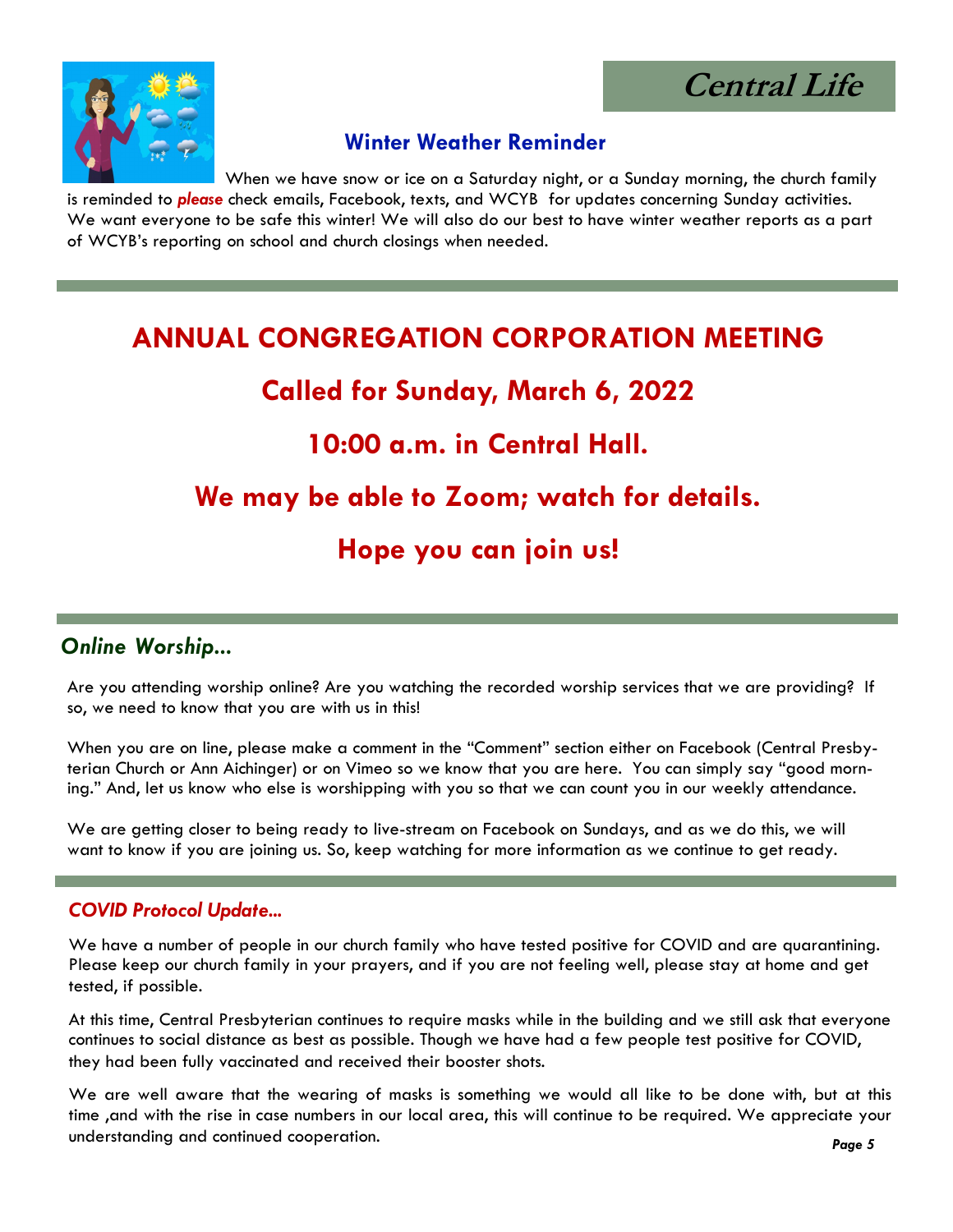



## **Calendar for February 16 - March 2, 2022**

| Wednesday, February 16 | 12:00 Noon       | <b>Central Life</b>                  |
|------------------------|------------------|--------------------------------------|
|                        | 5:30-6:00 p.m.   | M.S. Youth - Zoom                    |
|                        | $6:00-6:30$ p.m. | H.S. Zoom - Zoom                     |
|                        | 7:00 p.m.        | <b>Sanctuary Choir Practice</b>      |
|                        | 7:00 p.m.        | Bible Study - Zoom                   |
| Thursday, February 17  | 9:00 a.m.        | <b>Backpacks</b>                     |
|                        | 7:00 p.m.        | "Questions Matter" - Zoom            |
| Sunday, February 20    | $9:00$ a.m.      | Worship - Central Hall               |
|                        | 10:00 a.m.       | <b>Adult Sunday School</b>           |
|                        | 11:00 a.m.       | Worship -Sanctuary                   |
|                        |                  | <b>ONLINE Worship</b>                |
|                        | $3:00-4:30$ p.m. | Middle School Youth - In-person      |
|                        | 4:30-6:30 p.m.   | High School Youth - In-person        |
| Wednesday, February 23 | 5:30-6:00 p.m.   | M.S. Youth - Zoom                    |
|                        | 6:00-6:30 p.m.   | H.S. Zoom Youth - Zoom               |
|                        | 7:00 p.m.        | <b>Sanctuary Choir Practice</b>      |
|                        | 7:00 p.m.        | Bible Study - Zoom                   |
| Thursday, February 24  | 9:00 a.m.        | <b>Backpacks</b>                     |
| Sunday, February 27    | $9:00$ a.m.      | Worship - Central Hall               |
|                        | 10:00 a.m.       | Adult Sunday School                  |
|                        | 11:00 a.m.       | Worship -Sanctuary                   |
|                        |                  | <b>ONLINE Worship</b>                |
|                        | $3:00-4:30$ p.m. | Middle School Youth - In-person      |
|                        | 4:30-6:30 p.m.   | High School Youth - In-person        |
| Monday, February 28    | 12:00 Noon       | <b>Central Life Articles Due</b>     |
| Wednesday, March 2     | 12:00 Noon       | <b>Central Life</b>                  |
|                        | 5:30-7:00 p.m.   | Dinner and Ash Wednesday Service     |
|                        |                  | (Nursery and activities for children |
|                        |                  | will be available)                   |
|                        | 5:30-6:00 p.m.   | M.S. Youth - Zoom                    |
|                        | 6:00-6:30 p.m.   | H.S. Zoom - Zoom                     |
|                        | 7:00 p.m.        | <b>Sanctuary Choir Practice</b>      |
|                        | 7:00 p.m.        | Bible Study - Zoom                   |
|                        |                  |                                      |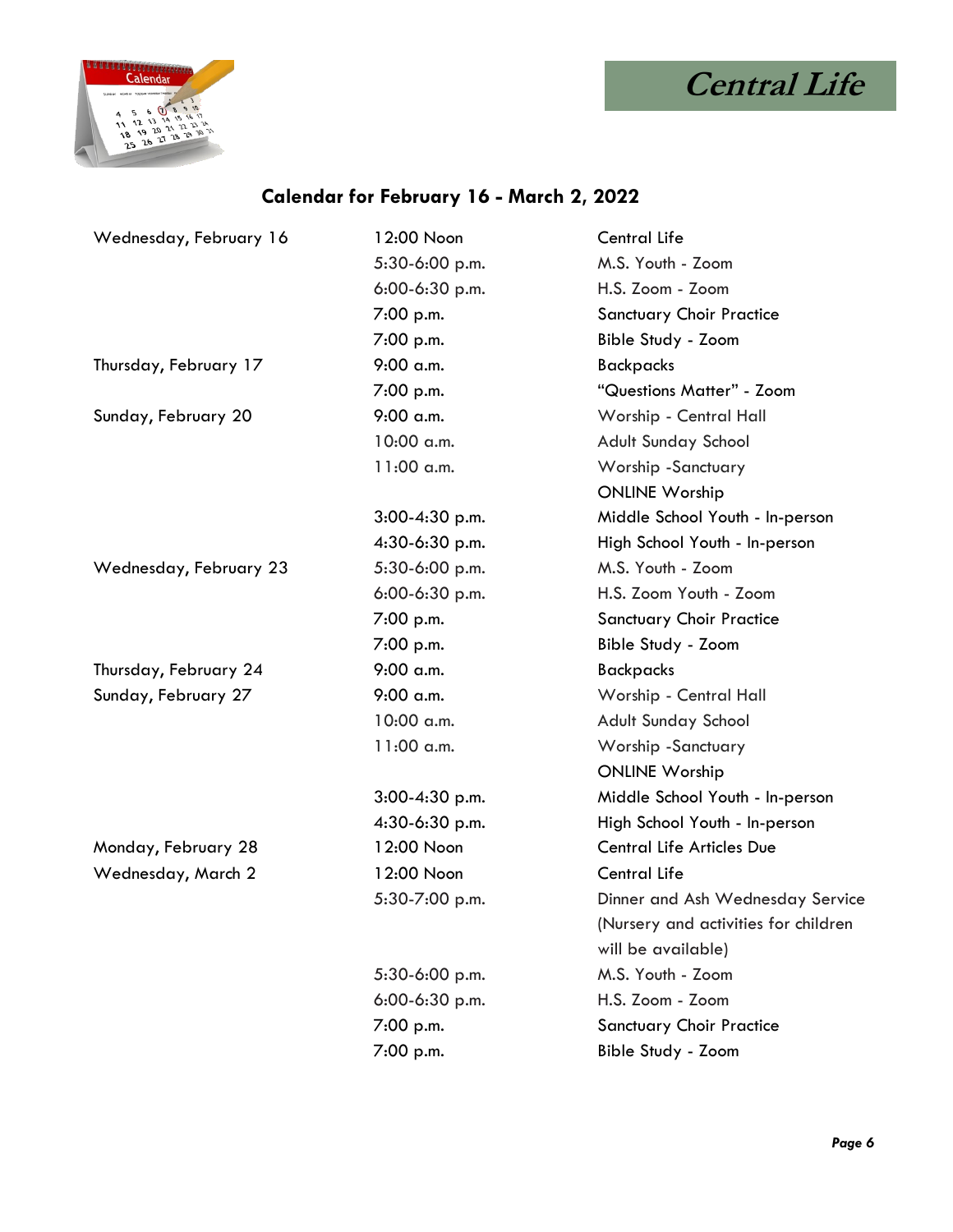# **March Birthdays**



| Ben Arnold         | $\overline{2}$ |
|--------------------|----------------|
| Larry Clarke       | 4              |
| Kellie Campbell    | 4              |
| Twana Meade        | 6              |
| Nicholas Wilson    | 6              |
| Eva McBride        | 8              |
| Jane Morison       | 9              |
| <b>Brian Scott</b> | 9              |
| Will Wampler       | 11             |
| John Ellis         | 11             |
| Monica Alderman    | 12             |
| Donnie Spurell     | 13             |
| Lois Clarke        | 15             |
| Greg Taylor        | 15             |
| Gary Aday          | 15             |

| Ben Arnold      | $\overline{2}$ | <b>Bobby Davis</b>     | 17 |
|-----------------|----------------|------------------------|----|
| Larry Clarke    | $\overline{4}$ | Lee Jones              | 18 |
| Kellie Campbell | $\overline{4}$ | Winona Aday            | 19 |
| Twana Meade     | 6              | Ainsley Repass         | 19 |
| Nicholas Wilson | 6              | Gena Prince            | 20 |
| Eva McBride     | 8              | Jim Otis               | 20 |
| Jane Morison    | 9              | Glenn Myers            | 21 |
| Brian Scott     | 9              | <b>Bruce Hendricks</b> | 21 |
| Will Wampler    | 11             | Tyler Franklin         | 21 |
| John Ellis      | 11             | <b>Courtney Reese</b>  | 22 |
| Monica Alderman | 12             | Rebecca Meade          | 26 |
| Donnie Spurell  | 13             | Robbie Blanton         | 29 |
| Lois Clarke     | 15             | Carter McCord          | 29 |
| Greg Taylor     | 15             | Missy McCord           | 30 |
| Gary Aday       | 15             | Linda Waldron          | 31 |

**Happy birthday!** 

## Happy birthday!

Happy birthday!

Happy birthday!